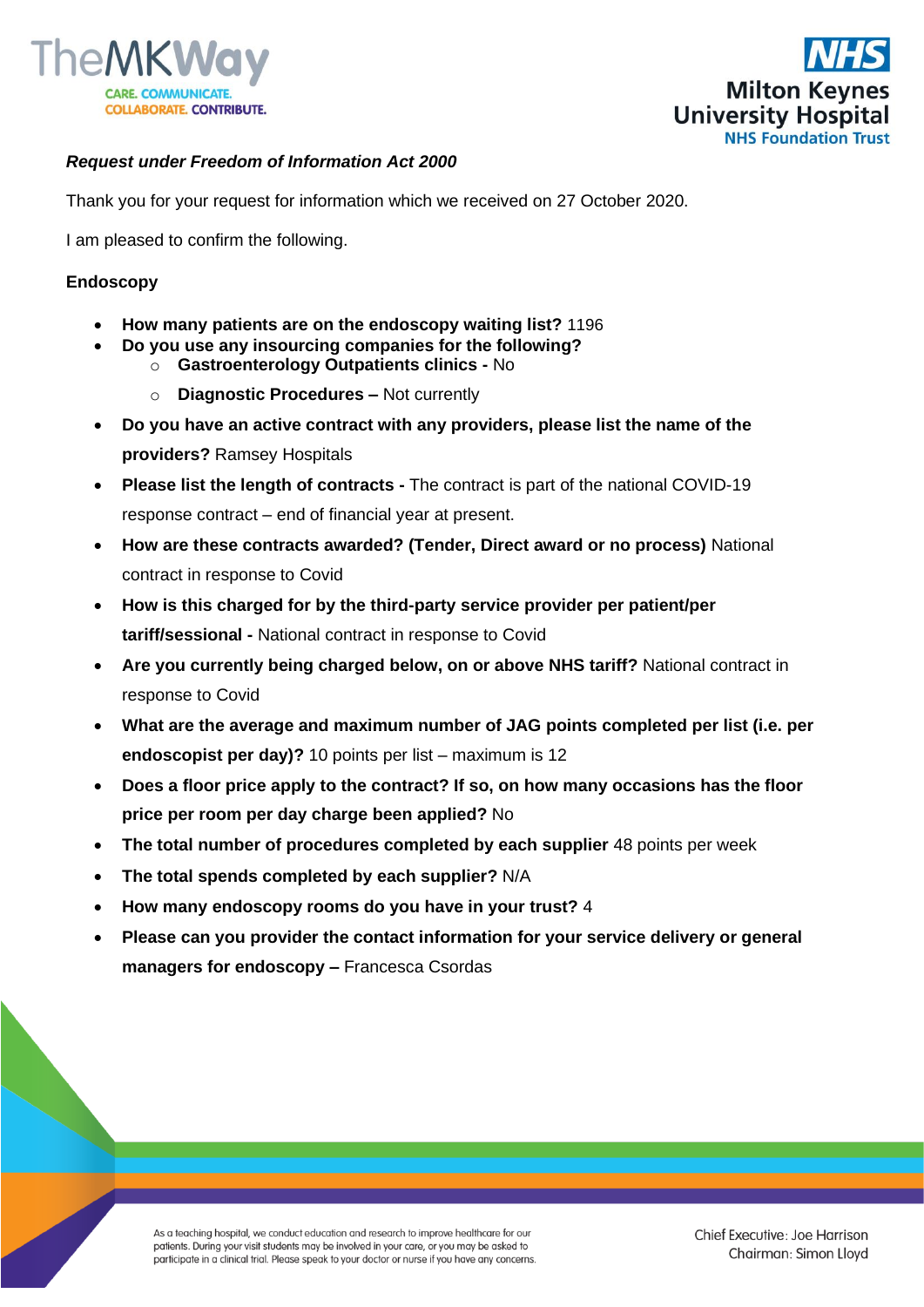- **Please give an annual breakdown per annum of insourcing services per service area:**
	- o **18/19** N/A
	- o **19/20** N/A

## **Urology Surgery**

- **How many patients are on the urology waiting list?** 1477 (both outpatient and elective)
- **Do you use any insourcing companies for the following?**
	- o **Urology Outpatients Surgical clinics** No
	- o **Urology Diagnostic and therapeutic surgical Procedures -** No
- **Do you have an active contract with any providers, please list the name of the providers?** BMI Hospitals
- **Please list the length of contracts -** The contract is part of the national COVID-19 response contract – end of financial year at present.
- **How are these contracts awarded? (Tender, Direct award or no process)**  National contract in response to COVID-19
- **How is this charged for by the third-party service provider per patient/per tariff/sessional** - National COVID-19 contract
- Ar**e you currently being charged below, on or above NHS tariff?**  National COVID-19 contract
- **Does a floor price apply to the contract? If so, on how many occasions has the floor price per room per day charge been applied?** N/A
- **The total number of procedures completed by each supplier** 40 patients per week
- **The total spends completed by each supplier** N/A
- **Please can you provider the contact information for your service delivery or general managers for Urology services** – Phillip [Barton-Young](mailto:Phillip.barton-Young@mkuh.nhs.uk) – Please do not contact as no interest currently in outsourcing or insourcing
- **Please give an annual breakdown per annum of insourcing services per service area:**
	- o **18/19**  N/A
	- o **19/20** N/A

### **Ophthalmology Surgery**

- **How many patients are on the ophthalmology waiting list?** 2271
- **Do you use any insourcing companies for the following?**
	- o **Ophthalmology Outpatients Surgical clinics** No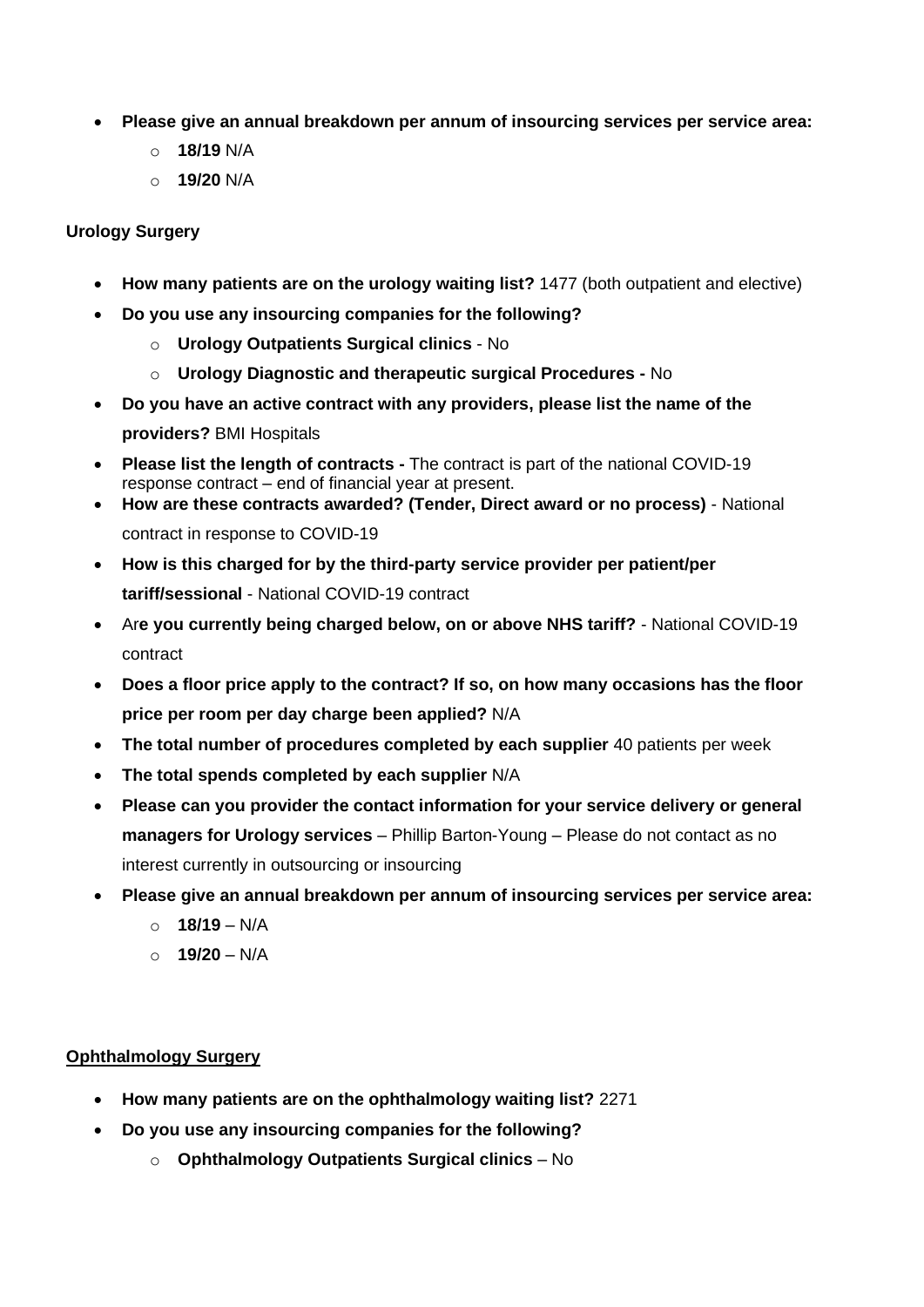- o **Ophthalmology Diagnostic and therapeutic surgical Procedures** No
- **Do you have an active contract with any providers, please list the name of the providers?** Yes - Blakelands
- **Please list the length of contracts**  the contract is part of the national COVID-19 response contract – end of financial year at present
- **How are these contracts awarded?** (Tender, Direct award or no process) National contract in light of COVID-19
- **How is this charged for by the third-party service provider per patient/per tariff/sessional?** National COVID-19 contract
- **Are you currently being charged below, on or above NHS tariff?** National COVID-19 contract
- **Does a floor price apply to the contract? If so, on how many occasions has the floor price per room per day charge been applied?** N/A
- **The total number of procedures completed by each supplier –** unsure would need to ask coding/information team
- **The total spends completed by each supplier** N/A
- **Please can you provider the contact information for your service delivery or general managers for Ophthalmology services.** Samantha Burns – Please do not contact as we have no interest in outsourcing/insourcing.
- **Please give an annual breakdown per annum of insourcing services per service area:**
	- o **18/19** 0
	- o **19/20** 0

# **Dermatology Surgery**

- **How many patients are on the dermatology waiting list?** The waiting list is 179 Minor Ops and 12 Day cases making a total of 191 as of 04/11/2020
- **Do you use any insourcing companies for the following?** Yes we do for both
	- o **Dermatology Outpatients Surgical clinics**
	- o **Dermatology Diagnostic and therapeutic surgical Procedures**
- **Do you have an active contract with any providers, please list the name of the providers?** Integrated Dermatology LTD
- **Please list the length of contracts:** Rolling contract
- **How are these contracts awarded? (Tender, Direct award or no process):** Direct award
- **How is this charged for by the third-party service provider per patient/per tariff/sessional?** Per patient
- **Are you currently being charged below, on or above NHS tariff?** Below tariff
- **Does a floor price apply to the contract? If so, on how many occasions has the floor price per room per day charge been applied?** There is no floor price